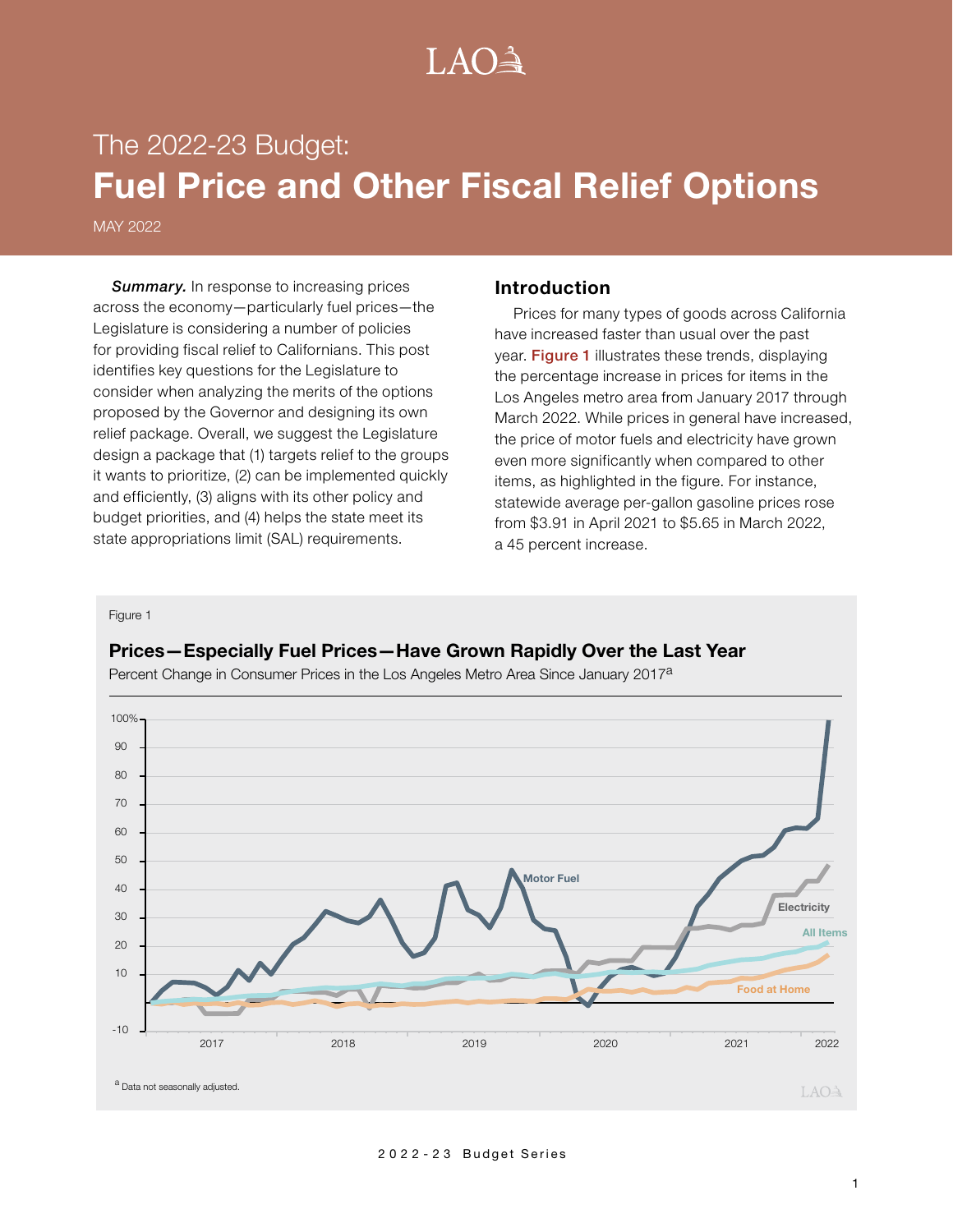In response to these trends, both the Governor and members of the Legislature have expressed interest in providing relief to Californians experiencing financial hardships, particularly from high fuel costs. Based on its priorities, the Legislature has several options for pursuing this objective. This post identifies key questions for the Legislature to consider when analyzing the merits of the Governor's proposals and designing its own relief package.

# **Background**

*Governor Proposes Package of Fiscal Relief Proposals.* The Governor has put forward several proposals totaling roughly \$11 billion that are intended to provide relief to Californians, most of which were proposed this spring following the release of the Governor's January budget. The specific proposals include:

- *Defer Increasing Fuel Excise Tax Rates.* As part of his January budget, the Governor proposed delaying the scheduled 5.6 percent 2022-23 statutory increase to fuel (gasoline and diesel) excise tax rates for one year. (In our February post, *[The 2022-23 Budget: Fuel Tax](https://lao.ca.gov/Publications/Detail/4528)  [Rates](https://lao.ca.gov/Publications/Detail/4528)*, we discuss this proposal in more detail.) The administration estimates that the resulting revenue loss to the state in the budget year would be \$523 million.
- *Lower Diesel Sales Tax Rates.* The Governor proposes a one-year reduction in the diesel sales tax from 13 percent to roughly 9 percent. The administration estimates that the resulting revenue loss to the state in the budget year would be up to \$600 million. The proposal would backfill the lost revenues from the diesel sales tax that support transit programs with the General Fund.
- *Provide Tax Refunds to Vehicle Owners.*  The Governor also proposes to provide tax refunds to registered vehicle owners in the state. The administration states that the proposal would provide a \$400 refund per vehicle—capped at two vehicles—but would target refunds to individuals who own vehicles below a certain value. The administration estimates this proposal would have an associated General Fund cost of roughly

\$9 billion, but the actual cost would depend on what vehicle value threshold is established for providing refunds.

• *Offer Free Transit Services.* The Governor proposes \$750 million in one-time General Fund support for grants to transit agencies on a formula basis, on the condition that they provide three months of services without collecting fares from riders.

*Majority of the Funding Would Be Excluded From SAL.* Under the California Constitution, the SAL limits how the state can spend revenues that exceed a specific threshold. Recently, the SAL has emerged as a constraint that impacts the ways in which the state can allocate surplus General Fund revenues. The state can meet SAL requirements through a variety of actions, such as lowering revenues from certain taxes, spending more on excludable purposes (for example, tax refunds, capital outlay, and subventions to local governments), and/or providing tax rebates and additional payments to schools. The Governor's \$9 billion tax rebate proposal would help the state meet its constitutional SAL requirements because rebates are considered excluded spending. While we will know more about the state's SAL requirements in the coming weeks, they are likely to be in the tens of billions of dollars. (For more information about the SAL, see our report *[The State Appropriations Limit](https://lao.ca.gov/Publications/Detail/4416)*.)

# **Key Considerations for Designing a Fiscal Relief Package**

The Legislature has multiple options it could pursue to provide relief to Californians. Below, we discuss several key questions for the Legislature to consider, including issues regarding aligning policies with legislative priorities, as well as some of the fiscal and policy trade-offs to consider. We also summarize these considerations in Figure 2.

*Which Groups of Californians to Prioritize in Providing Relief?* The Legislature will want to clearly define which groups it wants to prioritize in developing a relief package. For example, categories of focus could include (1) those experiencing higher fuel prices, (2) those experiencing the greatest financial hardship, or (3) state residents who are more broadly affected by higher prices. This prioritization involves considering which Californians the Legislature believes are most in need of financial relief—such as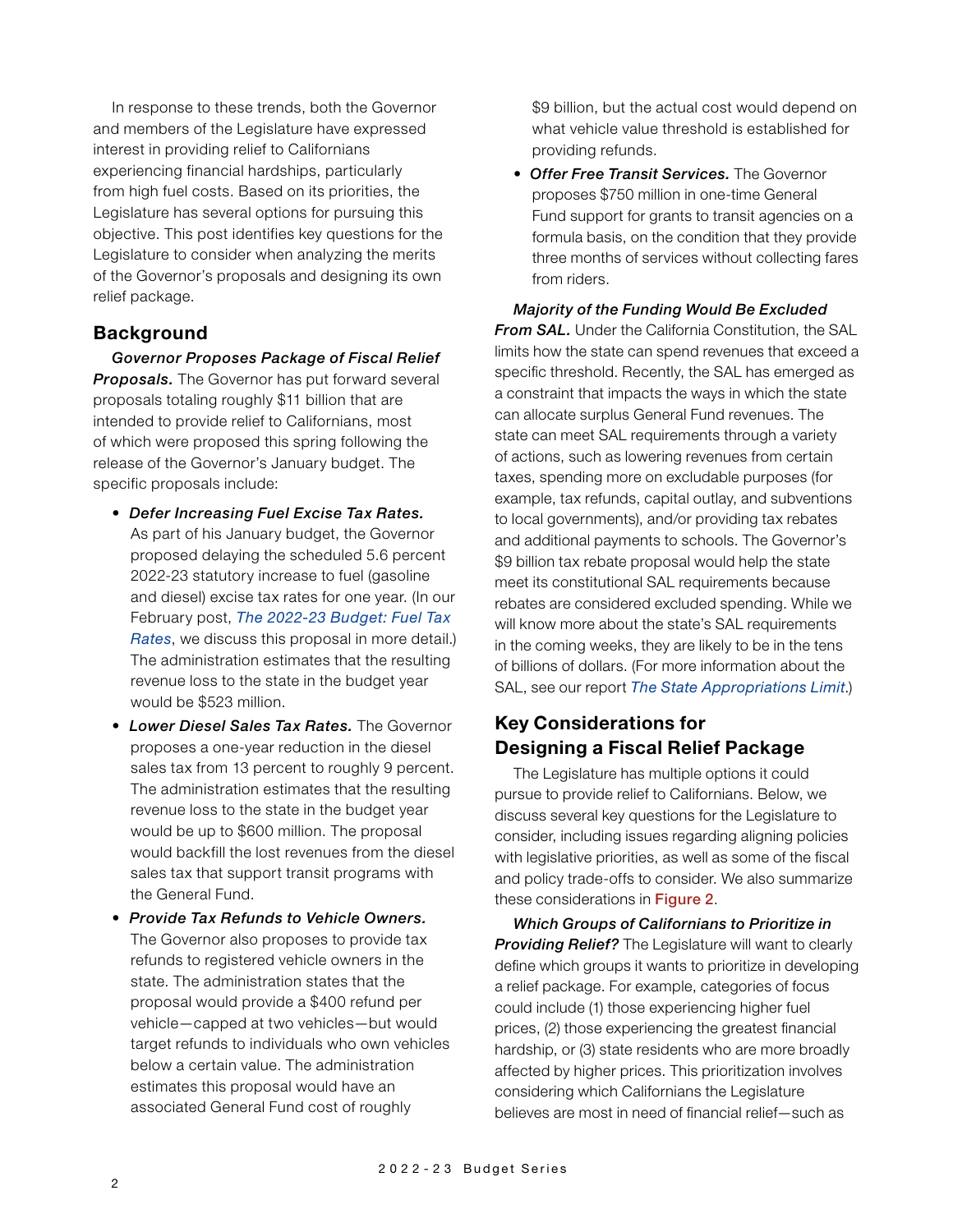those who consume the most fuel, those who own cars, those who ride transit, those who have the least financial resources, or all who live in the state (given higher overall prices).

The Legislature will also want to determine exactly how to define the groups it wants to target for relief, and design its policy actions accordingly. For instance, this could involve determining the income thresholds for households that would (and would not) receive relief.

## *Which Potential Policies Best Align With the Legislature's Relief Priorities?* Once the Legislature has established which groups it

wants to prioritize, it will want to select policies that align with its intended objectives for providing relief. Figure 3 highlights some key potential policy actions the Legislature could consider, depending upon its intended areas of focus. The Legislature's approach could include approving certain proposals from the Governor (such as providing refunds to vehicle owners), modifying those proposals (such as further reducing existing fuel excise tax rates beyond what the Governor proposed), or adopting alternatives (such as providing targeted relief to households with lower incomes). The Legislature could also choose to develop a package that contains a mixture of proposals in order to provide relief to several different groups. For instance, the Legislature could provide relief to those experiencing higher fuel prices and those experiencing financial hardship by both reducing fuel taxes and distributing tax refunds to lower-income households.

If one of the Legislature's priorities is to provide relief to those who are most affected by higher fuel prices, for example, reducing fuel taxes will most directly target this group because it is linked to the amount of fuel consumption. Providing tax refunds to vehicle owners would be less directly linked to fuel consumption, but would provide some related relief given that these individuals likely drive to some degree. Providing rebates to zero-emission vehicle owners (as included in the Governor's proposal), however, would not have any link to gas price burden.

#### Figure 2

# **Key Considerations for Designing a Fiscal Relief Package**

- 9 Which groups of Californians to prioritize in providing relief?
- $\checkmark$  Which potential policies best align with the Legislature's relief priorities?
- $\blacklozenge$  Which potential policies could be implemented quickly and efficiently?
	- What are the key fiscal and policy trade-offs?
	- How can the relief package be designed to help meet the state's SAL requirements?

SAL = state appropriations limit.

#### Figure 3

## **Key Legislative Options for Providing Fiscal Relief**

### **Fuel Price Focus**

#### **Potential Actions:**

- Reduce gasoline and diesel excise tax rates. $a,b$
- Reduce diesel sales tax rate. $a$
- Provide tax refunds to vehicle owners.<sup>a</sup>

## **Targeted Economic Focus**

#### **Potential Actions:**

- Provide tax refunds to lower-income households.
- Augment funding for existing economic assistance programs.

#### **Broad-Based Focus**

#### **Potential Actions:**

- Provide tax refunds to all taxpayers.
- Provide free transit services.<sup>a</sup>
- <sup>a</sup> Included in Governor's proposed package of actions.
- <sup>b</sup> Governor proposed deferring scheduled inflation increases to gasoline and diesel excise tax rates in 2022-23.

In contrast, if the Legislature's goal is to provide relief to those experiencing the greatest financial hardship, it may want to consider options beyond those linked to fuel taxes and vehicle ownership. For example, non-vehicle owners—who also are facing high overall costs—represent 7 percent of households in the state and tend to be lower income.

*Which Potential Policies Could Be Implemented Quickly and Efficiently?* If one of the Legislature's goals is to provide timely relief to Californians, it also will want to consider which policies can be implemented quickly and efficiently.